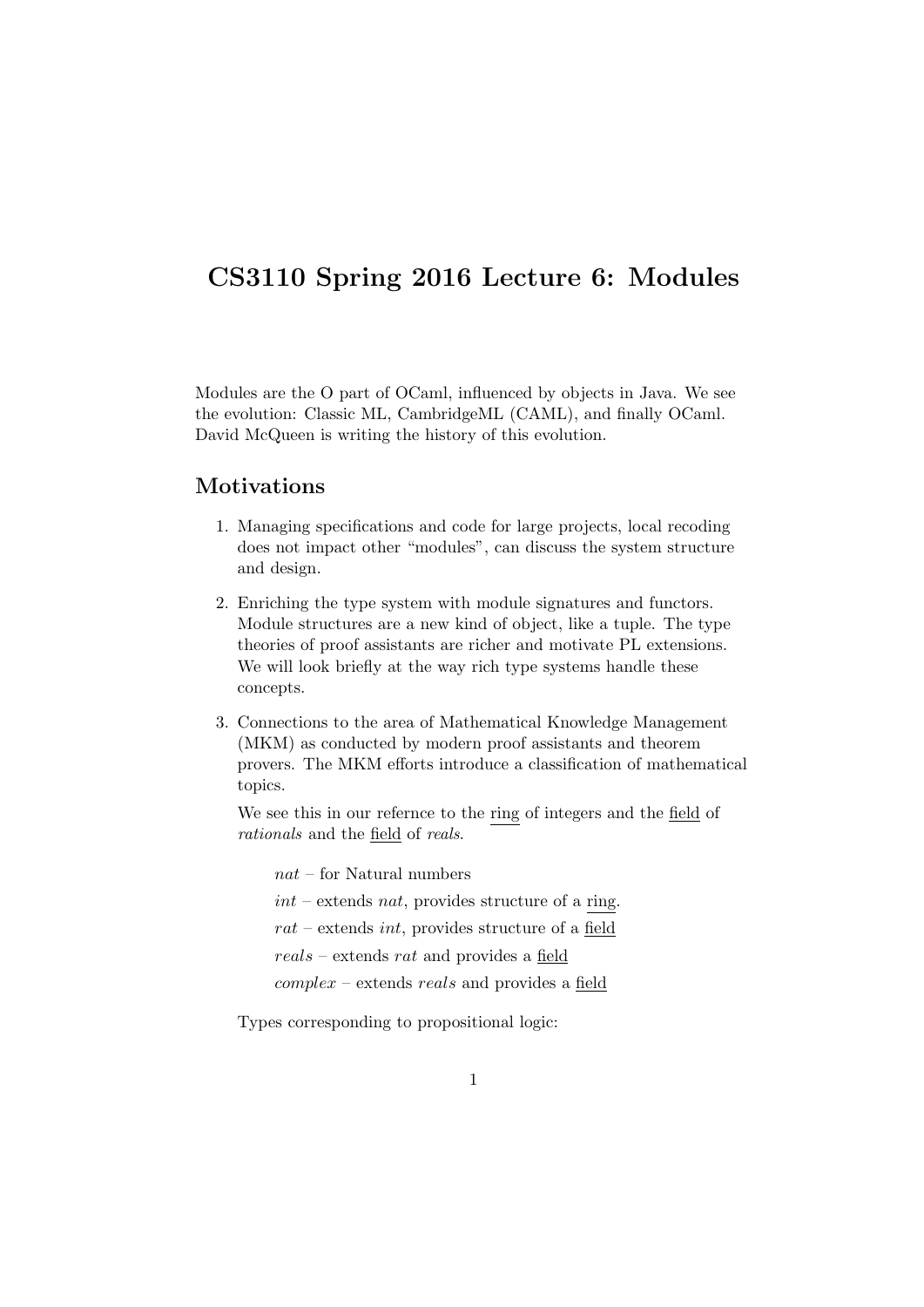• Logical types:  $\alpha * \beta$  for & (and)  $\alpha \rightarrow \beta$  for *implies*  $L\alpha||R\beta$  for or

•  $\alpha * \beta \Rightarrow \alpha$  is a valid logical principle, so are:  $\alpha \Rightarrow L\alpha||R\beta$  $\alpha * \beta \Rightarrow \beta * \alpha$ , etc.

There are two aspects to modules:

- The type part, called the signature. module type  $Name = sig.....$ end  $\sim$  defintions
- The value part, called the structure. module type  $modname =$  struct......end

 $\sim$  implementation

```
Example from PS2:
```

```
module type N = sigtype t
   val zero : t
   val succ : t \rightarrow tval eq : t \rightarrow t \rightarrow bool
end
```
The centerpiece of PS2 is a module for the rational numbers, Q.

module type  $Q = sig$  defs end

We have provided the signature, your job is to build the structure, called Rational.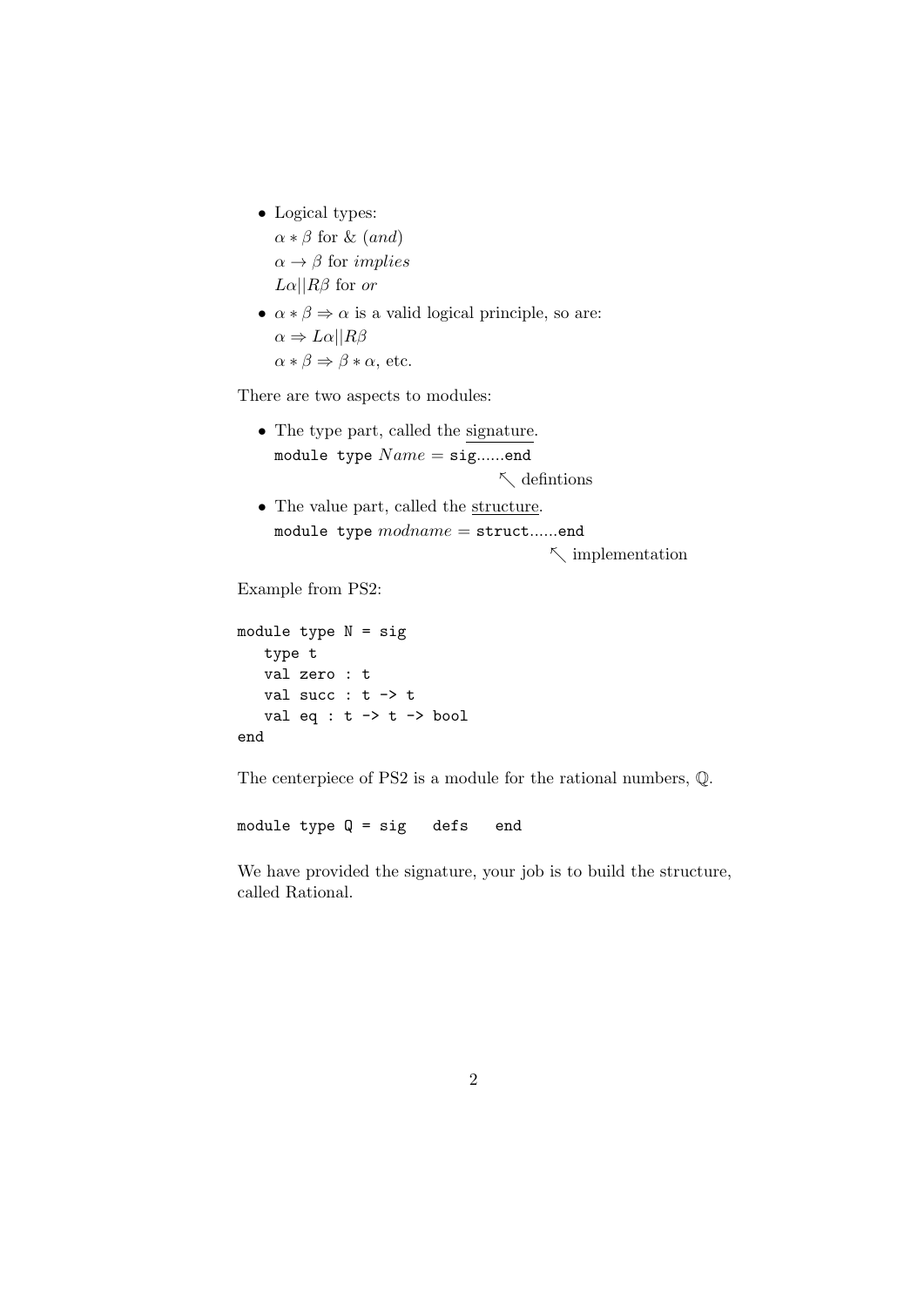# **Functional stacks and queues, dictionaries, fractions**

## **Functional data structures**

In this recitation, we look at examples of structures and signatures that implement data structures. We show that stacks and queues can be implemented efficiently in a functional style.

What is a functional stack, or a functional queue? It is a data structure for which the operations do not *change* the data structure, but rather create a new data structure, with the appropriate modifications, instead of changing it in-place. In imperative languages, data operations generally support *destructive update* — "destructive" in the sense that after the update is done, the original data structure is gone. Functional abstractions support*nondestructive updates*: the original value is still around, unmodified, so code that was using it is unaffected. For efficiency, it is important to implement nondestructive updates not by creating an entirely new data structure, but by sharing as much as possible with the original data structure.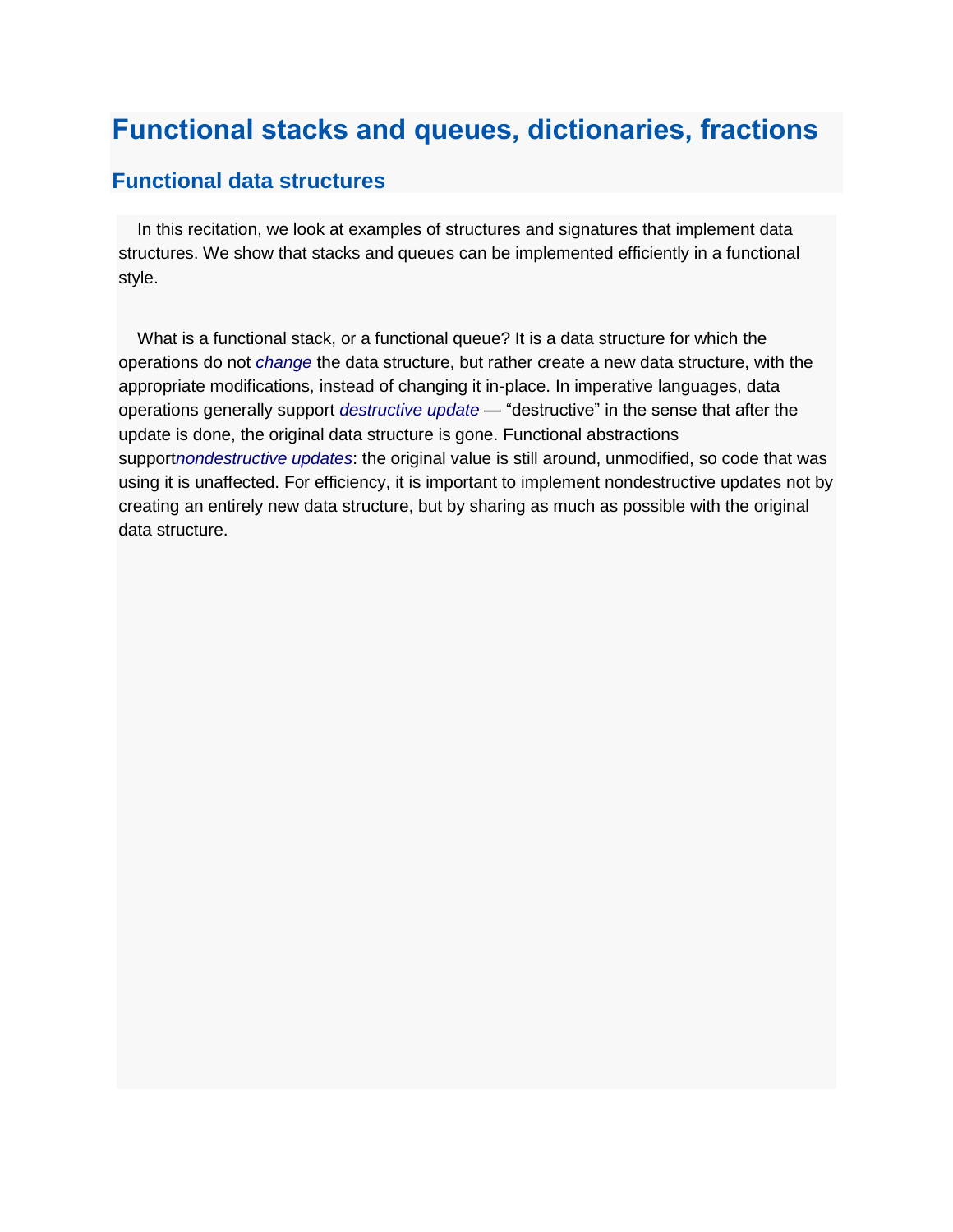## **Stacks**

Recall a stack: a last-in first-out (LIFO) queue. Just like lists, the stack operations fundamentally do not care about the type of the values stored, so it is a naturally polymorphic data structure.

Here is a possible signature for functional stacks:

```
module type STACK =
  sig
     (* A stack of elements of type 'a. We write to
      * denote a stack whose top element is a1, with successive
     * elements a2, a3,...an. *)
     type 'a stack
    exception EmptyStack
     (* The empty stack. *)
     val empty : 'a stack
     (* Whether this stack is empty. *)
     val isEmpty : 'a stack -> bool
     (* Returns a new stack with x pushed onto the top. *)
     val push : ('a * 'a stack) -> 'a stack
     (* Returns a new stack with the top element popped off. *)
     val pop : 'a stack -> 'a stack
     (* The top element of the stack. *)
     val top : 'a stack -> 'a
     (* map(f) maps one stack into a corresponding stack, using f. *)
     val map : ('a -> 'b) -> 'a stack -> 'b stack
     (* app(f) applies f to every element of the stack, top to bottom. *)
     val app : ('a -> unit) -> 'a stack -> unit
   end
```
This signature specifies a parameterized abstract type for stack. Notice the type variable**'a**. The signature also specifies the empty stack value, and functions to check if a stack is empty, and to perform push, pop and top operations on the stack. Moreover, we specify functions map and app to walk over the values of the stack.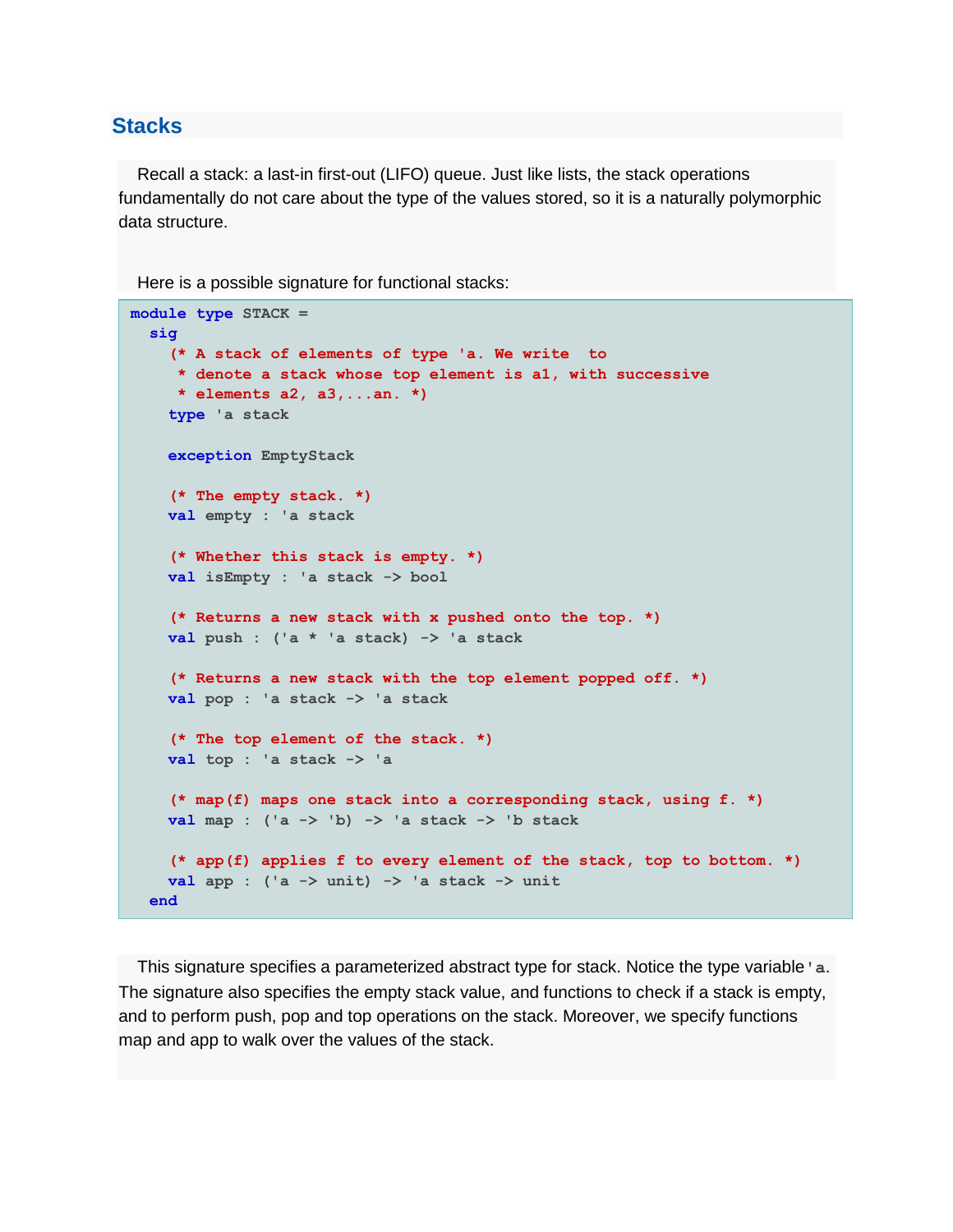We also declare an exception **EmptyStack** to be raised by top and pop operations when the stack is empty.

Here is the simplest implementation of stacks that matches the above signature. It is implemented in terms of lists.

```
module Stack : STACK = 
   struct
    type 'a stack = 'a list
    exception EmptyStack
     let empty : 'a stack = []
    let isEmpty (1 : 'a stack) : book = 1 = [] let push ((x : 'a), (l : 'a stack)) : 'a stack = x :: l
     let pop (l : 'a stack) : 'a stack = 
        match l with
         [] -> raise EmptyStack
        | x :: xs -> xs
     let top (l : 'a stack) : 'a = 
        match l with
          [] -> raise EmptyStack
        | x :: xs -> x
     let map (f : 'a -> 'b) (l : 'a stack) : 'b stack = List.map f l
     let app (f : 'a -> unit) (l : 'a stack) : unit = List.iter f l
   end
```
Up until now, we have been defining exceptions solely in order to raise them and interrupt the executing program. Just like in Java, it is also possible to catch exceptions, which is termed 'handling an exception' in OCaml.

As an example, consider the following example. In the above code, we have implemented top and pop respectively as functions that return the first element of the list and the rest of the list. OCaml already defines functions to do just that, namely **List.hd** and **List.tl** (for head and tail). The function **hd** takes a list as argument and returns the first element of the list, or raises the exception **Failure** if the list is empty. Similarly for **tl**. One would like to simply be able to write in **Stack**:

```
let top (l : 'a stack) : 'a = List.hd l
let pop (l : 'a stack) : 'a stack = List.tl l
```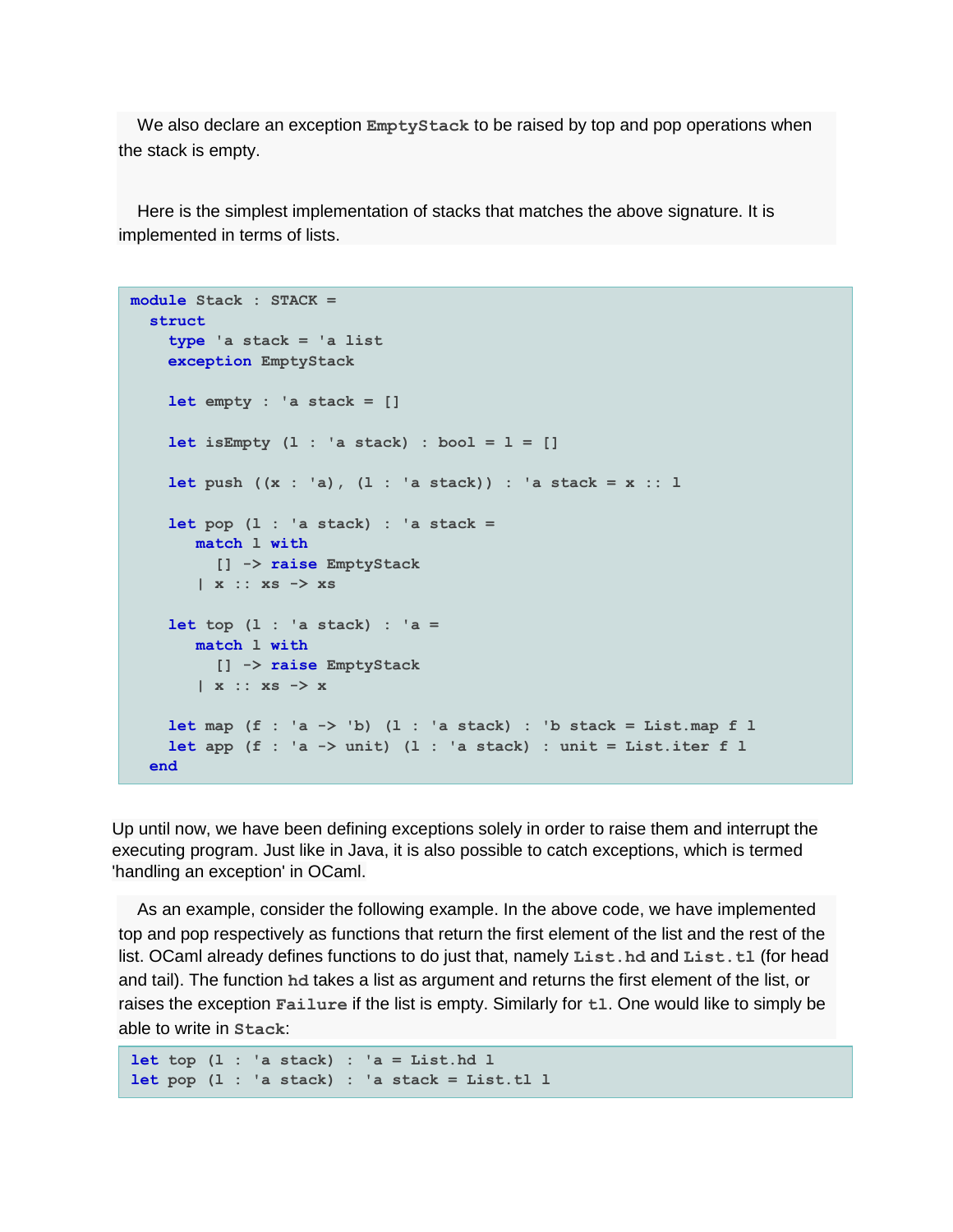However, if passed an empty stack, **top** and **pop** should raise the **EmptyStack**exception. As written above, the exception **Failure** would be raised. What we need to do is intercept (or handle) the exception, and raise the right one. Here's one way to do it:

```
let top (l : 'a stack) : 'a =
   try List.hd l with Failure _ -> raise EmptyStack
let pop (l : 'a stack) : 'a stack =
   try List.tl l with Failure _ -> raise EmptyStack
```
The syntax for handling exceptions is as follows:

**try e with exn -> e'**

where **e** is the expression to evaluate, and if **e** raises an exception that matches **exn**, then expression **e'** is evaluated instead. The type of **e** and **e'** must be the same.

## **Signatures**

To successfully develop large programs, we need more than the ability to group related operations together in a module. We need to be able to use the compiler to enforce the separation between different modules, which prevents bad things from happening. Signatures are the mechanism that enforces this separation.

Signature declarations that have the following syntax:

```
module type SIGNAME = sig definitions end
```
By convention, the signature name *SIGNAME* is all in capital letters. The definitions of a signature declare a set of types and values that any module implementing it must provide. The definitions of a signature may be **type** definitions, **val** definitions to define the type signature of a name, and **exception** definitions to specify exceptions that module can raise.

A module that implements a particular signature specifies the name of that signature in its definition, after the module name and separated by a : as with types. The signature must be defined before the module is defined.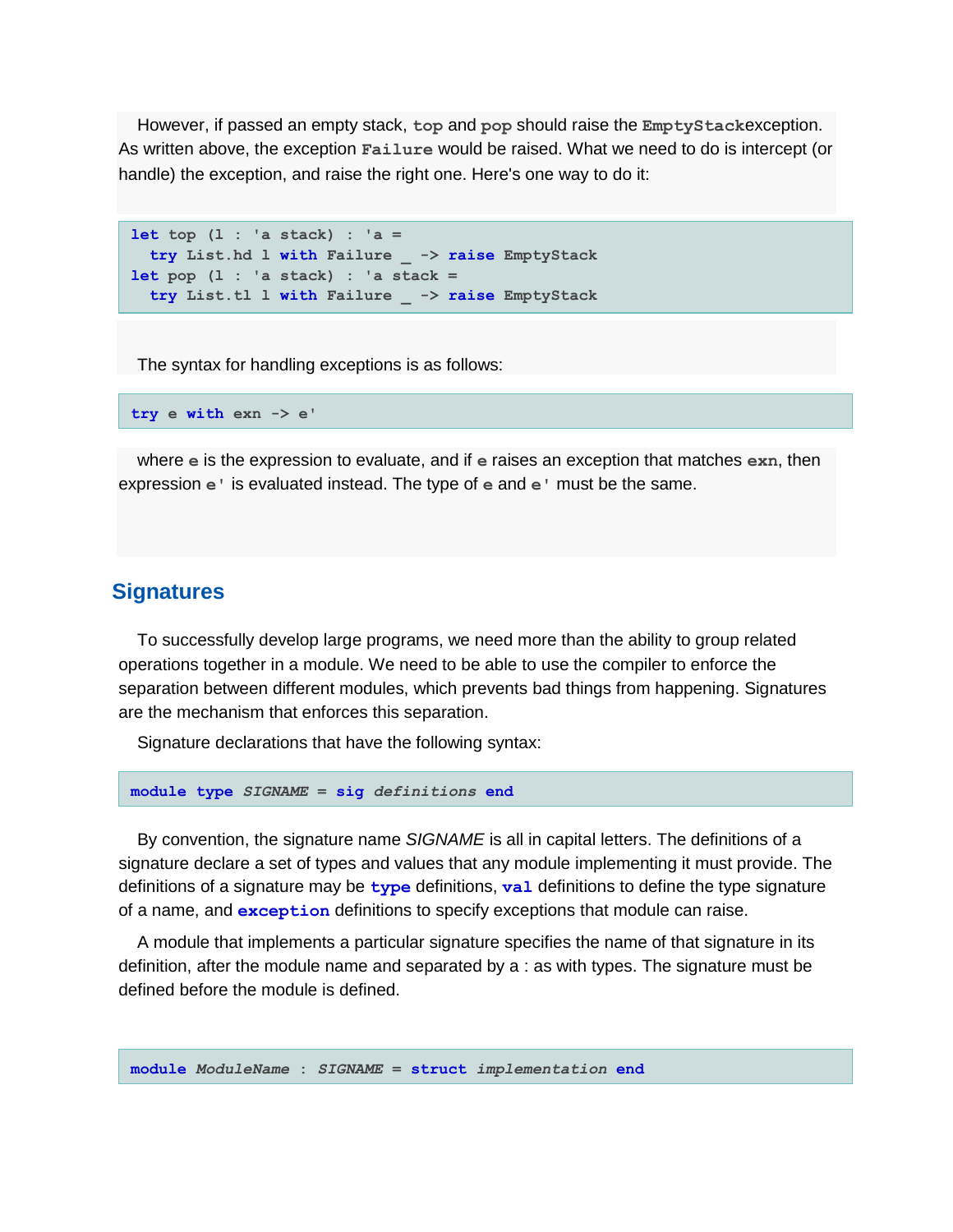A module that implements a signature must specify concrete types for the abstract types in the signature and provide all the declarations in the signature. Only the abstract types are accessible outside the module, unless the signature exposes the definition. Only declarations in the signature are accessible outside of the module (for instance functions defined in the implementation but not in the signature are not accessible).

For example, here is a signature for a simple set data abstraction, together with two implementations of that interface using lists: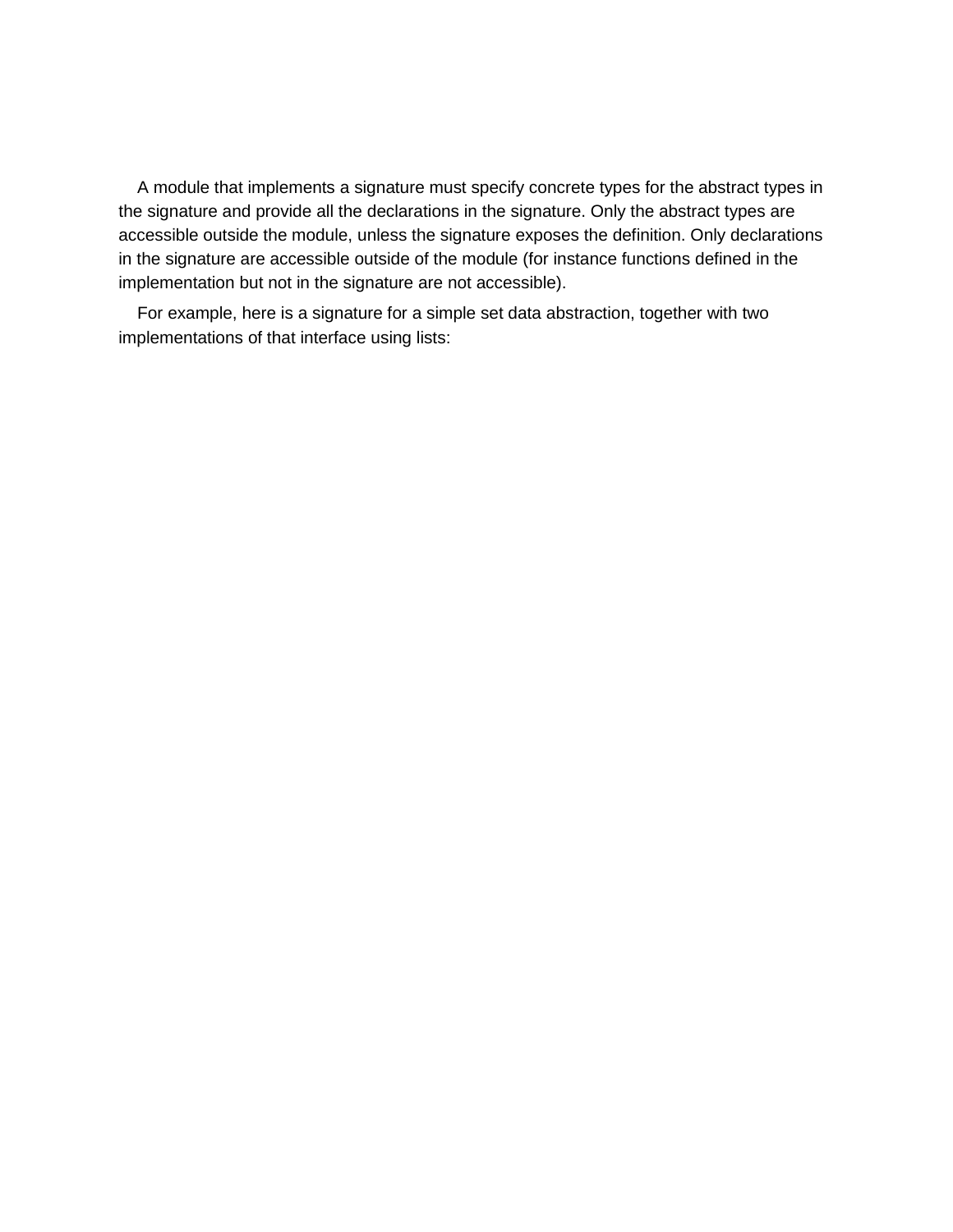```
(* Set data abstraction with union and intersection *)
module type SET = sig
   type 'a set
   val empty : 'a set
   val mem : 'a -> 'a set -> bool
   val add : 'a -> 'a set -> 'a set
   val rem : 'a -> 'a set -> 'a set
   val size: 'a set -> int
   val union: 'a set -> 'a set -> 'a set
   val inter: 'a set -> 'a set -> 'a set
end
(* Implementation of sets as lists with duplicates *)
module Set1 : SET = struct
   type 'a set = 'a list
   let empty = []
   let mem = List.mem
   let add x l = x :: l
  let rem x = List.fit(\langle \langle \rangle x \rangle)
   let rec size l = 
     match l with
     | [] -> 0
     | h :: t -> size t + (if mem h t then 0 else 1)
   let union l1 l2 = l1 @ l2
   let inter l1 l2 = List.filter (fun h -> mem h l2) l1
end
(* Implementation of sets as lists without duplicates *)
module Set2 : SET = struct
   type 'a set = 'a list
   let empty = []
   let mem = List.mem
   (* add checks if already a member *)
  let add x 1 = if mem x 1 then 1 else x :: 1let rem x = List.fit. fitter ((\langle \rangle) x) let size = List.length (* size is just length if no duplicates *)
   let union l1 l2 = (* check if already in other set *)
     List.fold_left (fun a x -> if mem x l2 then a else x :: a) l2 l1
   let inter l1 l2 = List.filter (fun h -> mem h l2) l1
end
```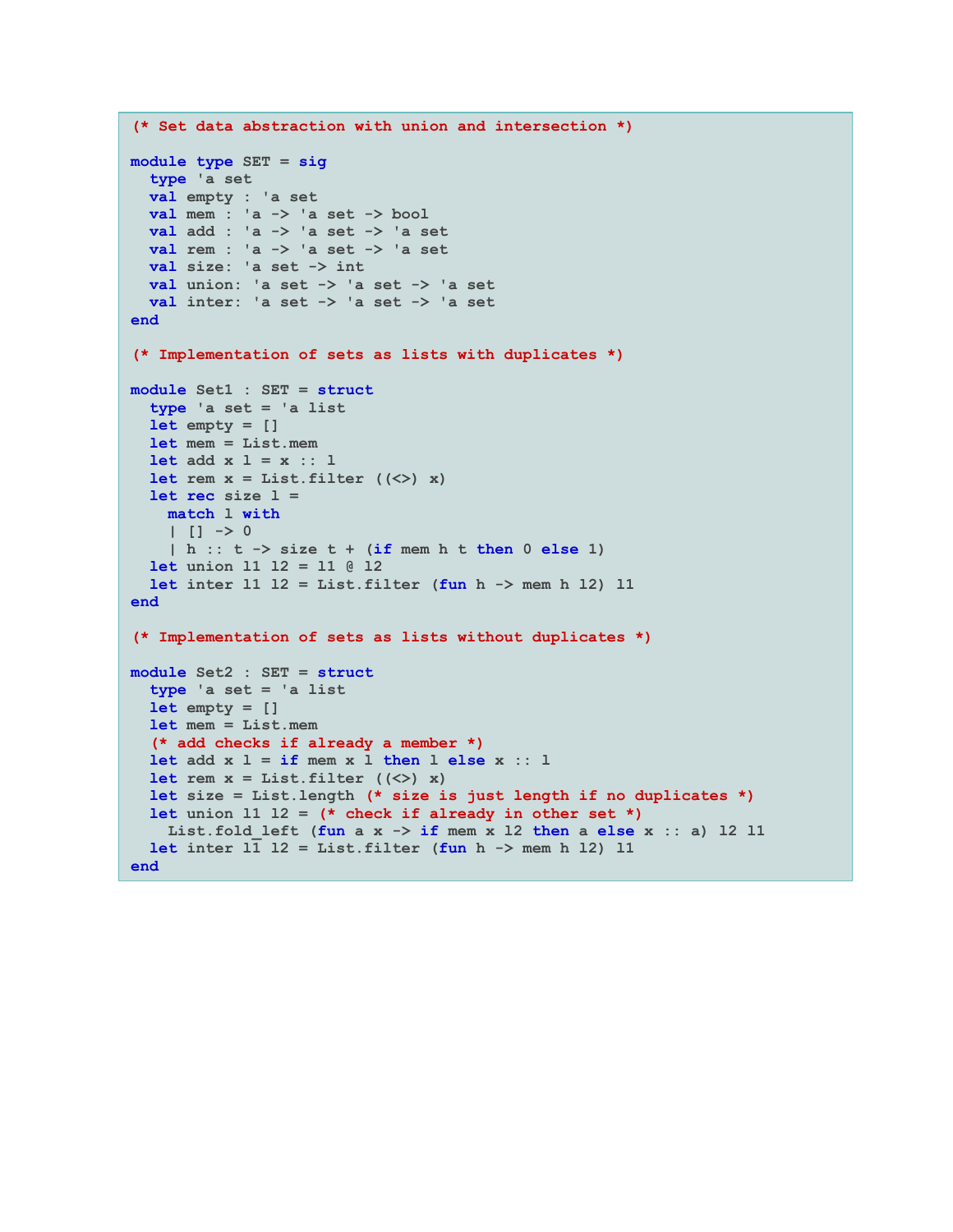#### **Queues**

Let us write an example more interesting than stacks. After all, from the above, one can see that they are just lists. Consider the queue data structure, a first-in first-out data structure. Again, we consider functional queues. Here is a possible signature:

```
module type QUEUE =
   sig
    type 'a queue
    exception EmptyQueue
    val empty : 'a queue
    val isEmpty : 'a queue -> bool
    val enqueue : ('a * 'a queue) -> 'a queue
    val dequeue : 'a queue -> 'a queue
    val front : 'a queue -> 'a
    val map : ('a -> 'b) -> 'a queue -> 'b queue
     val app : ('a -> unit) -> 'a queue -> unit 
   end
```
The simplest possible implementation for queues is to represent a queue via two stacks: one stack A on which to enqueue elements, and one stack B from which to dequeue elements. When dequeuing, if stack B is empty, then we reverse stack A and consider it the new stack B.